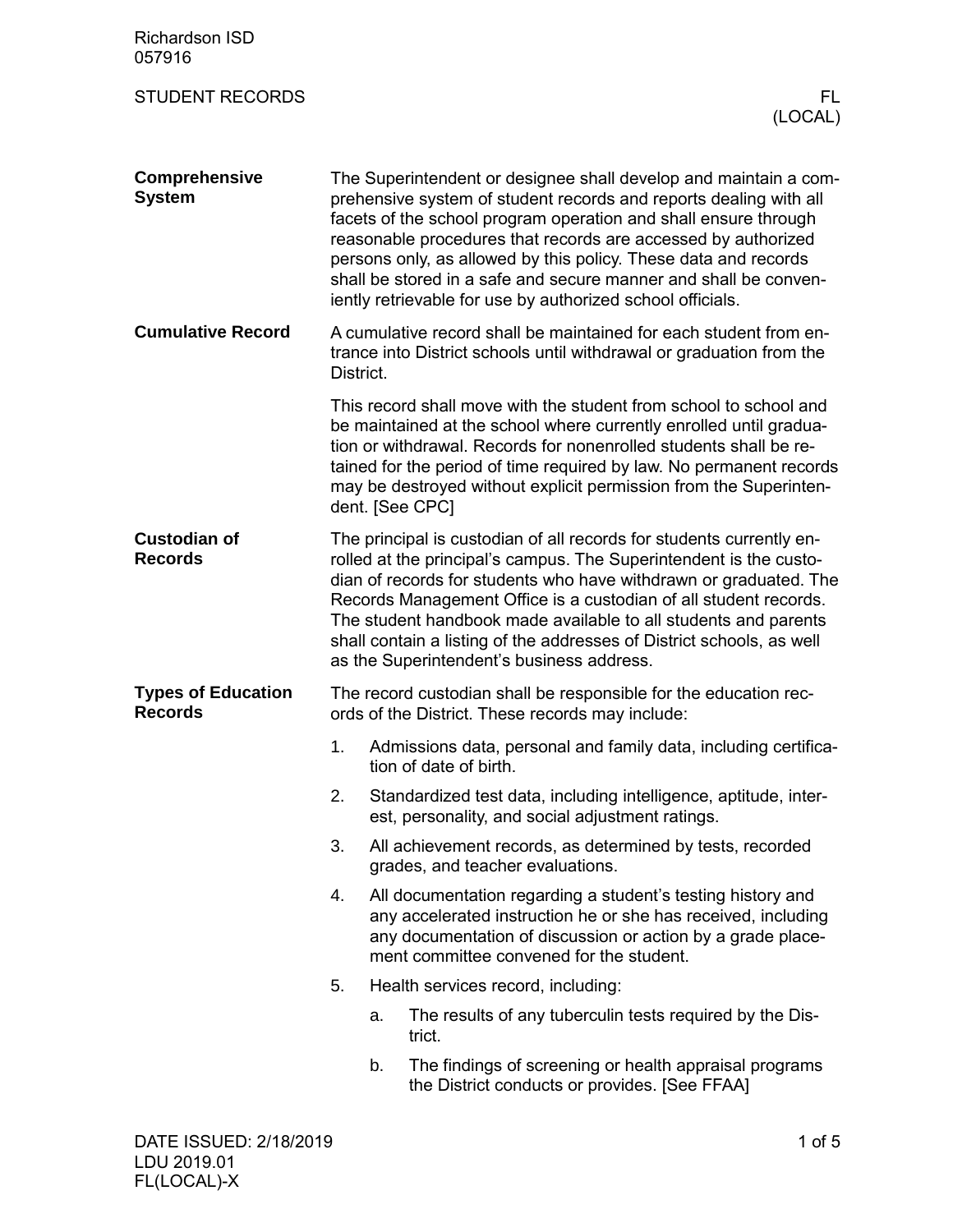## STUDENT RECORDS FLOW THE STUDENT RECORDS FLOW THAT IS A RECORD FLOW THAT IS A RECORD FLOW THAT IS A RECORD FLOW THAT IS A RECORD FLOW THAT IS A RECORD FLOW THAT IS A RECORD FLOW THAT IS A RECORD FLOW THAT IS A RECORD FLOW

|  | C. | Immunization records. [See FFAB] |  |  |
|--|----|----------------------------------|--|--|
|--|----|----------------------------------|--|--|

- 6. Attendance records.
- 7. Student questionnaires.
- 8. Records of teacher, school counselor, or administrative conferences with the student or pertaining to the student.
- 9. Verified reports of serious or recurrent behavior patterns.
- 10. Copies of correspondence with parents and others concerned with the student.
- 11. Records transferred from other districts in which the student was enrolled.
- 12. Records pertaining to participation in extracurricular activities.
- 13. Information relating to student participation in special programs.
- 14. Records of fees assessed and paid.
- 15. Records pertaining to student and parent complaints.
- 16. Other records that may contribute to an understanding of the student.
- The District shall make a student's records available to the student's parents, as permitted by law. The records custodian or designee shall use reasonable procedures to verify the requestor's identity before disclosing student records containing personally identifiable information. **Access by Parents**

Records may be reviewed in person during regular school hours without charge upon written request to the records custodian. For in-person viewing, the records custodian or designee shall be available to explain the record and to answer questions. The confidential nature of the student's records shall be maintained at all times, and records to be viewed shall be restricted to use only in the Superintendent's, principal's, or school counselor's office, or other restricted area designated by the records custodian. The original copy of the record or any document contained in the cumulative record shall not be removed from the school.

Copies of records are available at a per copy cost, payable in advance. Copies of records must be requested in writing. Parents may be denied copies of records if they fail to follow proper procedures or pay the copying charge. If the student qualifies for free or reduced-price lunches and the parents are unable to view the records during regular school hours, upon written request of a parent, one copy of the record shall be provided at no charge.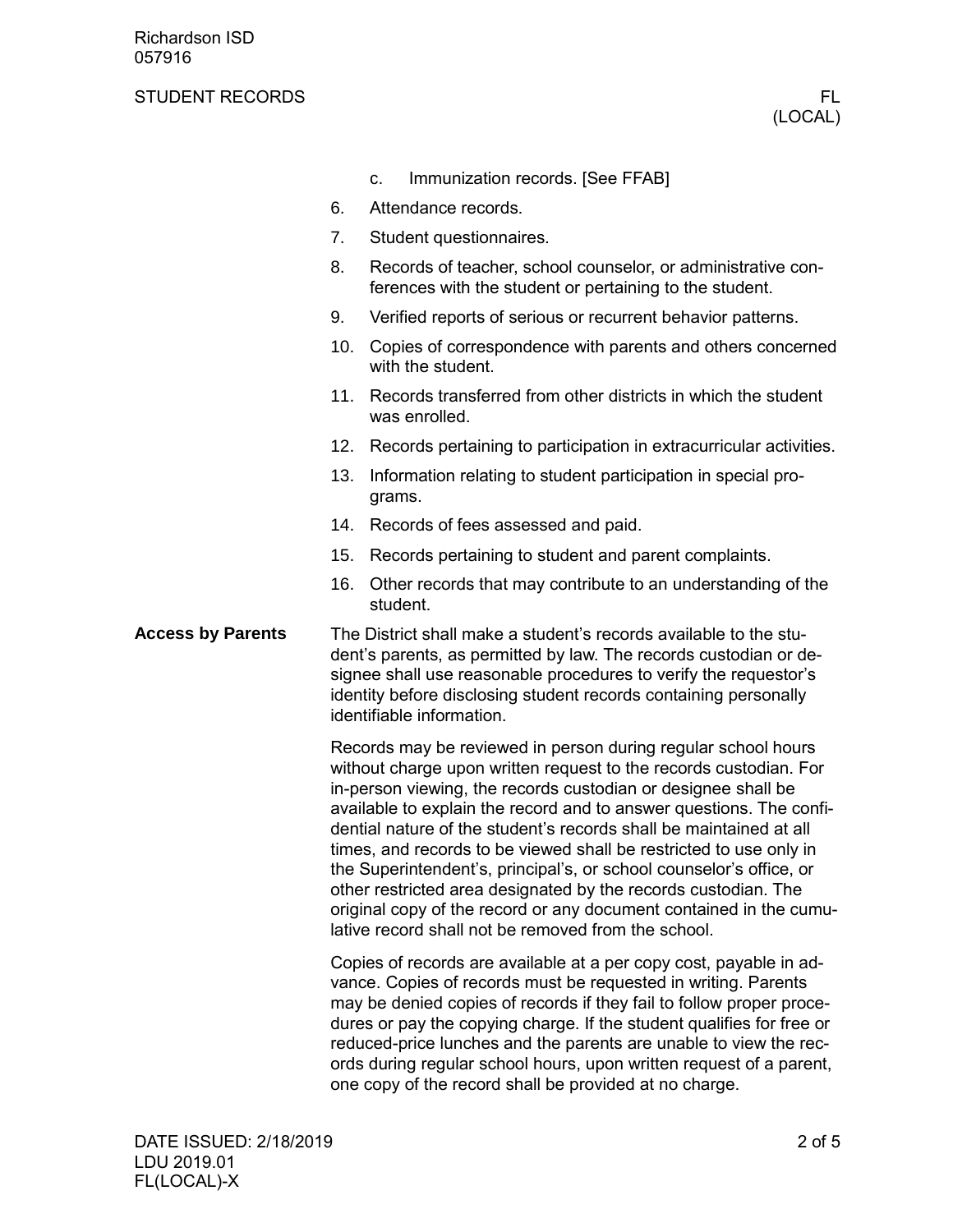| <b>Richardson ISD</b><br>057916                       |    |                                                                                                                                                                                                                                                                                                      |
|-------------------------------------------------------|----|------------------------------------------------------------------------------------------------------------------------------------------------------------------------------------------------------------------------------------------------------------------------------------------------------|
| <b>STUDENT RECORDS</b>                                |    | FL.<br>(LOCAL)                                                                                                                                                                                                                                                                                       |
|                                                       |    | A parent may continue to have access to his or her child's records<br>under specific circumstances after the student has attained 18<br>years of age or is attending an institution of postsecondary educa-<br>tion. [See FL(LEGAL)]                                                                 |
| <b>Access by School</b><br><b>Officials</b>           |    | A school official shall be allowed access to student records if he or<br>she has a legitimate educational interest in the records.                                                                                                                                                                   |
|                                                       |    | For the purposes of this policy, "school officials" shall include:                                                                                                                                                                                                                                   |
|                                                       | 1. | An employee, Board member, or agent of the District, includ-<br>ing an attorney, a consultant, a contractor, a volunteer, a<br>school resource officer, and any outside service provider used<br>by the District to perform institutional services.                                                  |
|                                                       | 2. | An employee of a cooperative of which the District is a mem-<br>ber or of a facility with which the District contracts for place-<br>ment of students with disabilities.                                                                                                                             |
|                                                       | 3. | A contractor retained by a cooperative of which the District is<br>a member or by a facility with which the District contracts for<br>placement of students with disabilities.                                                                                                                       |
|                                                       | 4. | A parent or student serving on an official committee, such as<br>a disciplinary or grievance committee, or assisting another<br>school official in performing his or her tasks when access to a<br>student's records is necessary to carry out the parent's or stu-<br>dent's role on the committee. |
|                                                       |    | All contractors provided with student records shall follow the same<br>rules as employees concerning privacy of the records and shall re-<br>turn the records upon completion of the assignment.                                                                                                     |
|                                                       |    | A school official has a "legitimate educational interest" in a stu-<br>dent's records when he or she is:                                                                                                                                                                                             |
|                                                       | 1. | Working with the student;                                                                                                                                                                                                                                                                            |
|                                                       | 2. | Considering disciplinary or academic actions, the student's<br>case, or an individualized education program for a student<br>with disabilities;                                                                                                                                                      |
|                                                       | 3. | Compiling statistical data;                                                                                                                                                                                                                                                                          |
|                                                       | 4. | Reviewing an education record to fulfill the official's profes-<br>sional responsibility; or                                                                                                                                                                                                         |
|                                                       | 5. | Investigating or evaluating programs.                                                                                                                                                                                                                                                                |
| <b>Transcripts and</b><br><b>Transfers of Records</b> |    | The District may request transcripts from previously attended<br>schools for students transferring into District schools; however, the<br>ultimate responsibility for obtaining transcripts from sending<br>schools rests with the parent or student, if 18 or older.                                |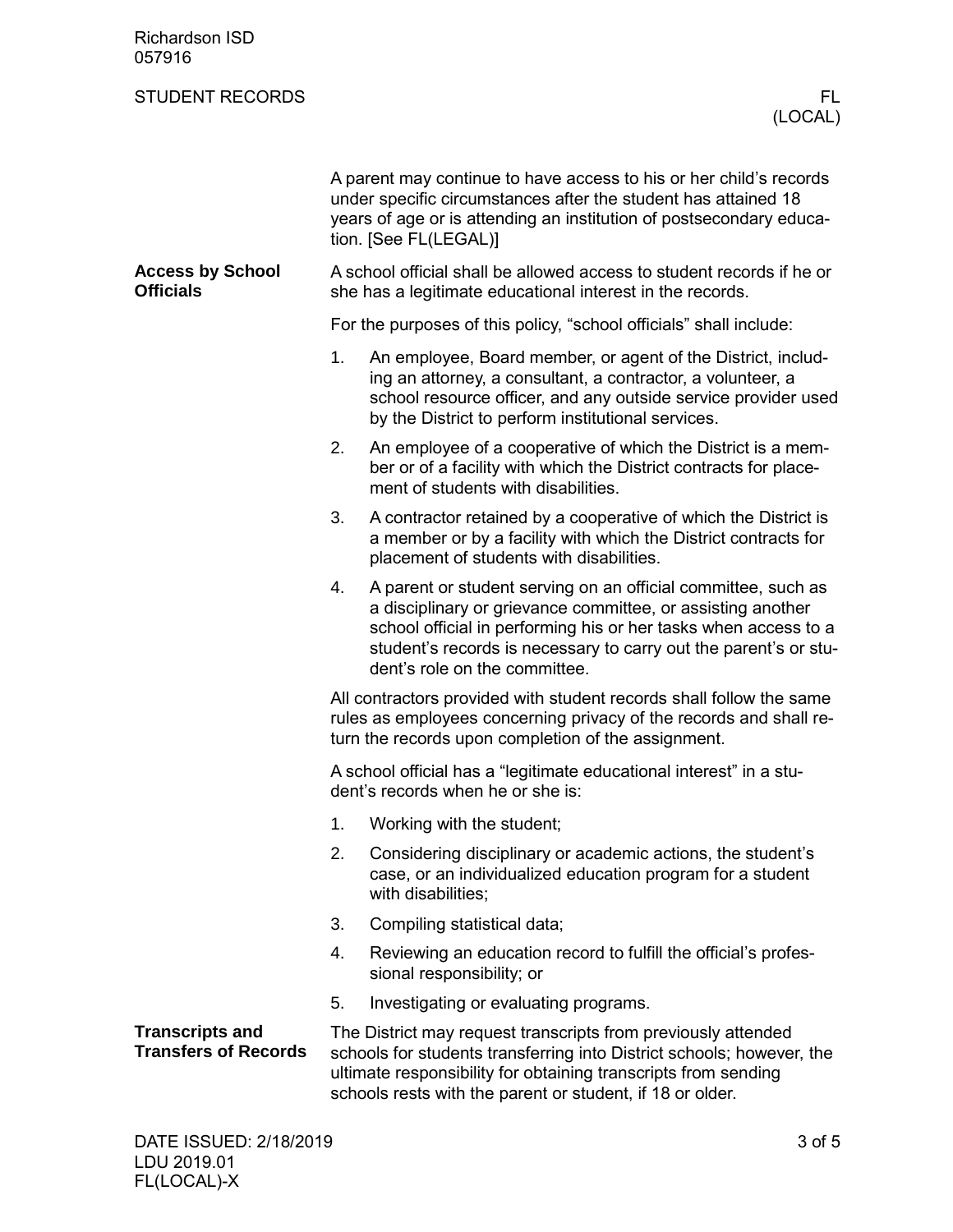## STUDENT RECORDS FLOW THE STUDENT RECORDS FLOW THE STUDENT RECORDS FLOW THE STUDENT RECORDS

|                                                                           | For purposes of a student's enrollment or transfer, the District shall<br>promptly forward in accordance with the time line provided in law<br>education records upon request to officials of other schools or<br>school systems in which the student intends to enroll or enrolls.<br>[See FD(LEGAL), Required Documentation] The District may re-<br>turn an education record to the school identified as the source of<br>the record.                                                                                                                                                              |  |  |
|---------------------------------------------------------------------------|-------------------------------------------------------------------------------------------------------------------------------------------------------------------------------------------------------------------------------------------------------------------------------------------------------------------------------------------------------------------------------------------------------------------------------------------------------------------------------------------------------------------------------------------------------------------------------------------------------|--|--|
| <b>Records</b><br><b>Responsibility for</b><br><b>Students in Special</b> | The building principal shall be responsible for ensuring the confi-<br>dentiality of any personally identifiable information in records of<br>students in special education.                                                                                                                                                                                                                                                                                                                                                                                                                          |  |  |
| <b>Education</b>                                                          | A current listing of names and positions of persons who have ac-<br>cess to records of students in special education is maintained at<br>each building site/division of personnel.                                                                                                                                                                                                                                                                                                                                                                                                                    |  |  |
| <b>Procedure to Amend</b><br><b>Records</b>                               | Within 15 District business days of the record custodian's receipt of<br>a request to amend records, the District shall notify the parents in<br>writing of its decision on the request and, if the request is denied,<br>of their right to a hearing. If a hearing is requested, it shall be held<br>within ten District business days after the request is received.                                                                                                                                                                                                                                |  |  |
|                                                                           | Parents shall be notified in advance of the date, time, and place of<br>the hearing. An administrator who is not responsible for the con-<br>tested records and who does not have a direct interest in the out-<br>come of the hearing shall conduct the hearing. The parents shall<br>be given a full and fair opportunity to present evidence and, at their<br>own expense, may be assisted or represented at the hearing.                                                                                                                                                                          |  |  |
|                                                                           | The parents shall be notified of the decision in writing within ten<br>District business days of the hearing. The decision shall be based<br>solely on the evidence presented at the hearing and shall include a<br>summary of the evidence and reasons for the decision. If the deci-<br>sion is to deny the request, the parents shall be informed that they<br>have 30 District business days within which to exercise their right<br>to place in the record a statement commenting on the contested in-<br>formation and/or stating any reason for disagreeing with the Dis-<br>trict's decision. |  |  |
| <b>Directory</b><br><b>Information</b>                                    | Directory information for District students has been classified into<br>two separate categories:                                                                                                                                                                                                                                                                                                                                                                                                                                                                                                      |  |  |
|                                                                           | 1.<br>Items for use only for school-sponsored purposes; and                                                                                                                                                                                                                                                                                                                                                                                                                                                                                                                                           |  |  |
|                                                                           | 2.<br>Items for all other purposes.                                                                                                                                                                                                                                                                                                                                                                                                                                                                                                                                                                   |  |  |
| School-Sponsored<br>Purposes                                              | For the following school-sponsored purposes—all District publica-<br>tions, media, and announcements, District-recognized student or<br>organization booster clubs, PTAs, and the RISD Excellence in Edu-<br>cation Foundation-directory information shall include student                                                                                                                                                                                                                                                                                                                            |  |  |